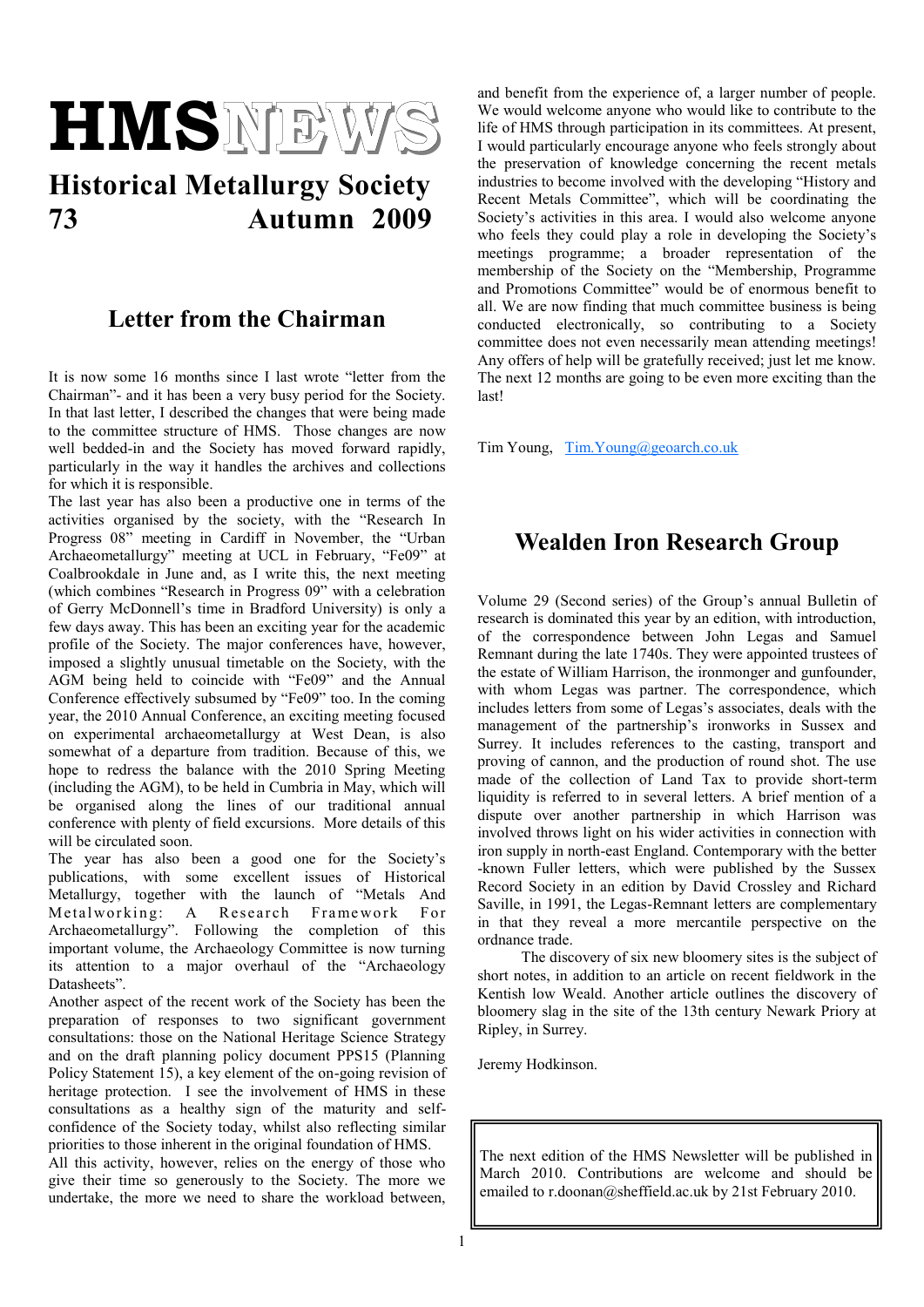# **A Celebration of Irons! Their Production and Use**

*Conference Review: The Finds Research Group AD700–1700 Lincoln, Saturday 24th October 2009.* 

The Finds Research Group AD700–1700 put on an excellent one-day conference at Lincoln's ‗The Collection' devoted entirely to iron. Conference presentations were in The Collection's plush lecture theatre with displays of iron, slag and publications in an adjoining space.

Gerry McDonnell began with a thought provoking example of how iron might have a significant impact on aspects of history beyond technology. The sea voyages made by the Vikings from the 9th century onwards and the expansion of the medieval codfishing industry have long been noted as important historical phenomena but Gerry pointed out that both were dependent on the production of good quality iron that could survive in the cold waters of the Atlantic. In discussing the underlying concepts in the production and use of iron, he stressed that many typologies for furnaces were problematic because so little of the superstructure survives. Gerry took the opportunity to bemoan the fact that most archaeological excavations led to different types of iron-working evidence being split up and distributed to different specialists. A clear picture of metalworking from archaeological evidence was only possible if all forms of evidence were studied together. The smelters' refined product comprised simple bars of iron and Gerry made a plea for archaeologists to pay more attention to this crucial material. Unfortunately these bars often looked simply like large nails which have lost their heads and so are not always identified properly. Gerry suggested that archaeologists and archaeometallurgists were too keen on the idea of recycling metal; maybe recycling was the exception rather than the rule. In reporting recent research into an examination of the wear on iron knives he showed that fewer knives used in the Roman period were re-sharpened (and they were presumably less used) than those of later periods. Gerry reported on Tony Swiss's examination of the iron tyres from the Ferry Fryston chariot burial. An analysis of one of the tyres revealed that the slag inclusions contained widely varying proportions of iron oxide, iron silicate and glassy matrix. This was interpreted as evidence that the iron was produced by welding together different sorts of iron (from different geographical sources). There was, unfortunately, no data on the chemical composition of the slag inclusions, and in particular of the glassy matrix.

One of the most interesting aspects of Gerry's presentation was his theory that the much early iron smelting has been misunderstood. For perhaps a century or more, it has been widely accepted that early iron was produced by a *direct process*, that is, the iron ore was reduced to metallic iron at a temperature below its melting point to form a bloom. This contrasts with the *indirect process* in which iron ore is reduced to metallic iron (strictly speaking an iron-carbon alloy) above its melting temperature. The product of the *indirect process* is brittle cast iron which needs to be refined to yield a malleable form of iron. Most historians and archaeologists of metallurgy have accepted the paradigm that the only process in use in Britain until the end of the 15th century was the *direct process*. Gerry, however, argues that a sort of *indirect process* was regularly carried out well before the 15th century and is sceptical about the bloomery process as a model for early iron manufacture.

Hector Cole gave a fascinating talk which reflected on the lessons he had learnt during the manufacture of pattern-welded swords. His approach was craft-based and he was working all the way from bloom to finished sword — a mammoth undertaking!



The bloom was consolidated to remove slag and produce<br>thick short bars short bars which were then drawn down into long thin bars similar to the many examples of trade iron. He then welded together alternate strips of low carbon steel and phosphoric iron. This mass was then drawn down again and twisted (no more than three-and-a-half twists per inch or the

metal would tear). The twisted bar was

*Hector Cole at work*

then squared down and two steel strips welded on to form the cutting edges. The processes of manufacture were made clear through the part-made examples that Hector had made and which were passed around the audience during his talk. These were both instructive and beautiful. Hector stressed that the manufacture of a pattern-welded sword represented a considerable amount of time and that the loss of iron as hammerscale during the process was also considerable.



*Hector persevering in the rain*

Hector also reported that some of the hammerscale appeared to retain some of the pattern from the surface of the patternwelded bar/sword.

Hector continued with a report on his experiences with manufacturing pattern-welded spears; while pattern welding might give greater strength with flexibility to a sword it is not immediately apparent what functional benefit pattern welding would give to a spear. He suggested that perhaps the main purpose of pattern welding was to give status to an object and its owner.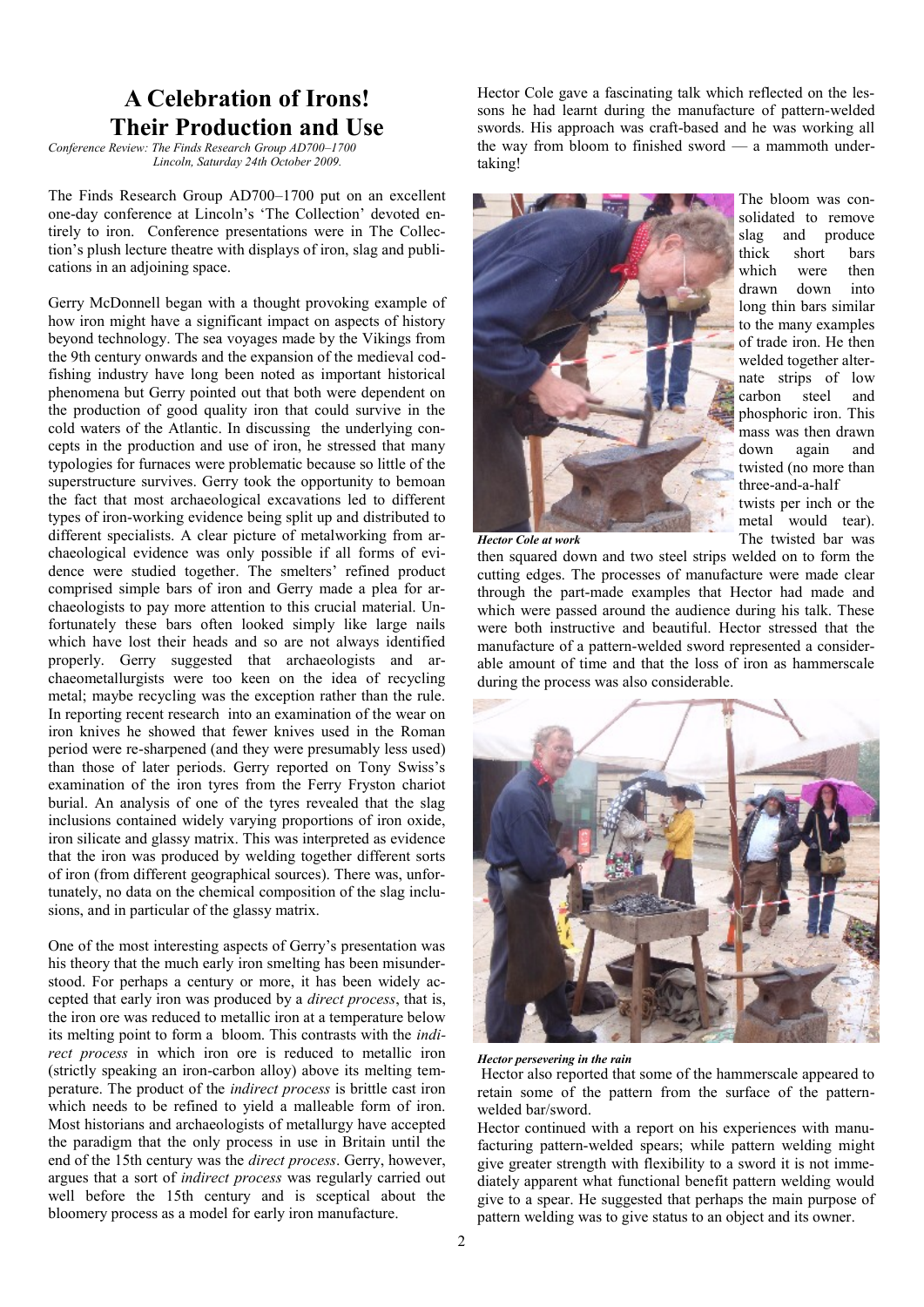Sarah Paynter provided a thorough review of bloomery (i.e. *direct*) iron smelting which included a careful description of the process, residues and related structures. The clear description of the residues was supplemented and complemented by the range of different types of slag that Sarah had brought and displayed. Sarah argued powerfully that historic iron manufacture was spread widely across England and that small outcrops of rather rich ores (such as bog ores) would have been available in most areas, including those not famed for their ironworking (such as the Thames valley). Sarah argued that, while furnace superstructure is rarely well preserved, some of the general form of the furnace and the way in which it was used could be deduced from the form of the associated smelting slag. Tap slag is commonly found in large quantities on Roman and medieval smelting sites and indicates that furnaces would have been provided with an opening close to the base which would periodically allow slag to flow out of the furnace. Some medieval iron smelting sites, however, produce little or no tap slag but do have large plano-convex lumps of slags. These so-called furnace bottoms represent slag which has collected in a pit at the base of the smelting furnace proper. Initially such pits would be filled with wood or other organic material which during the smelting process would gradually burn out and be replaced by slag. While such a slag-pit furnace might need less management during the smelting process, its use was of course limited by the fact that once the pit was full of slag the furnace could no longer be used. Sarah also provided a clear account of other issues relevant to the archaeological investigation of ironworking, such as common types of residue (including smithing slags and hammerscale), types of iron alloys (plain iron, steel and phosphoric iron), and the archaeology of workshops. Sarah ended with a slide showing the enormous quantities of charcoal used during experimental iron smelting and smithing. One of Peter Crew's smelts had used 28kg of charcoal and 7.6kg of ore to produce a 1.7kg bloom. This bloom was then smithed (using a further 10kg of charcoal) into a 0.9kg bar — given the amount of charcoal used in its production iron was a valuable metal.

Peter King gave a paper on iron production in the two centuries after the introduction of the blast furnace. Peter explored the sorts of ores used in this period (haematite, limonite, siderite, magnetite, etc) some of which were associated with particular production areas (such as the Forest of Dean or Cumbria). This had led to the identification of particular iron alloys with particular regions. The siderite ores of much of Britain tended to contain phosphorus which then found its way into the smelted metal but this meant that the smelted bar iron was cold short, i.e. brittle at room temperature. Peter described the various furnaces and hearths used in the manufacture of pig and bar iron which were part of blast furnace iron smelting from 1490 onwards. He pointed out that the introduction of the blast furnace occurred rather slowly: during the first fifty years. Peter also stressed that some *direct* (bloom) iron smelting manufacture continued in Britain until the 18th century. This was in part because, although blast furnaces allowed the production of large quantities of iron, most demand was for malleable iron. It was possible that some bloomery iron was produced under suitable conditions for the bloom to be carburised. From the early 17th century onwards, however, steel could be produced in large quantities through the use of specialised cementation furnaces. Such cementation was only successful if the bar iron was virtually free of phosphorus and so cementation steel initially used Forest of Dean iron and later Swedish iron.

David Starley picked up on such issues and asked whether it was possible to distinguish between malleable iron produced by the *direct* and *indirect* processes. David had examined the microstructure and composition of late medieval iron and concluded that both processes produced iron that was heterogeneous with few, if any, systematic differences. However the chemical composition of slag inclusions offers some hope for distinguishing processes. Whilst David's research had so far not shown clear results that could be linked to the direct or indirect processes, recent research in France seems to have succeeded in this respect.

Eleanor Blakelock presented results of her on-going PhD research into the metallurgy of Anglo-Saxon iron knives. Eleanor gave an elegant introduction to the complexities of knife typology, blacksmithing techniques and the metallographic techniques used to investigate these artefacts. While acknowledging the useful role that can be played by the use of X-radiography in identifying some aspects of the manufacture of iron, Eleanor stressed that this was no substitute for the metallographic examination of artefacts. An impassioned plea for more metallographic examination of iron artefacts was made not simply because of the valuable information that it can provide about blacksmithing but because of the nature of archaeological iron. It is clear that even under the best storage conditions some archaeological iron continues to corrode after excavation and in extreme cases all metal can be lost within a few decades.

Anglo-Saxon iron knives have been studied from and settlements. Eleanor showed how most of the knives from middle Anglo-Saxon urban settlements were type 2 knives (see figure) while those from early Anglo-Saxon cemeteries showed a much wider range of fabrication techniques. Eleanor proposed possible theories: either differences between urban and rural smithing, changes between early and middle Anglo-Saxon smithing traditions, or were knives specifically made for the grave? Examination of iron knives from two rural middle Anglo-Saxon settlements (Burdale and Wharam Percy) found that there are broad similarities between knives from urban and rural settlements. Nevertheless, there seems to be more use of phosphoric iron at rural settlements whilst urban settlements showed more use of heat treatments.



David Starley gave a second presentation at the end of the day in which he examined the metallography of Anglo-Saxon weapons. This period is well known among metallographers for the high quality of both the iron itself and the ways in which it was smithed, including welding steel cutting edges on to iron objects as well as the quenching and tempering of steel to achieve optimum physical conditions. David's examination of spearheads from Anglo-Saxon burials, however, shows that very few of these made use of the high quality metal and smithing technology that was clearly available. David suggested that the weapons in burials may not have been a straight-forward reflection of the weapons that were used in life. It is possible that some iron artefacts were made specifically for burial and that these could have been symbolic weapons in which their form rather than their substance was seen as important.

David Dungworth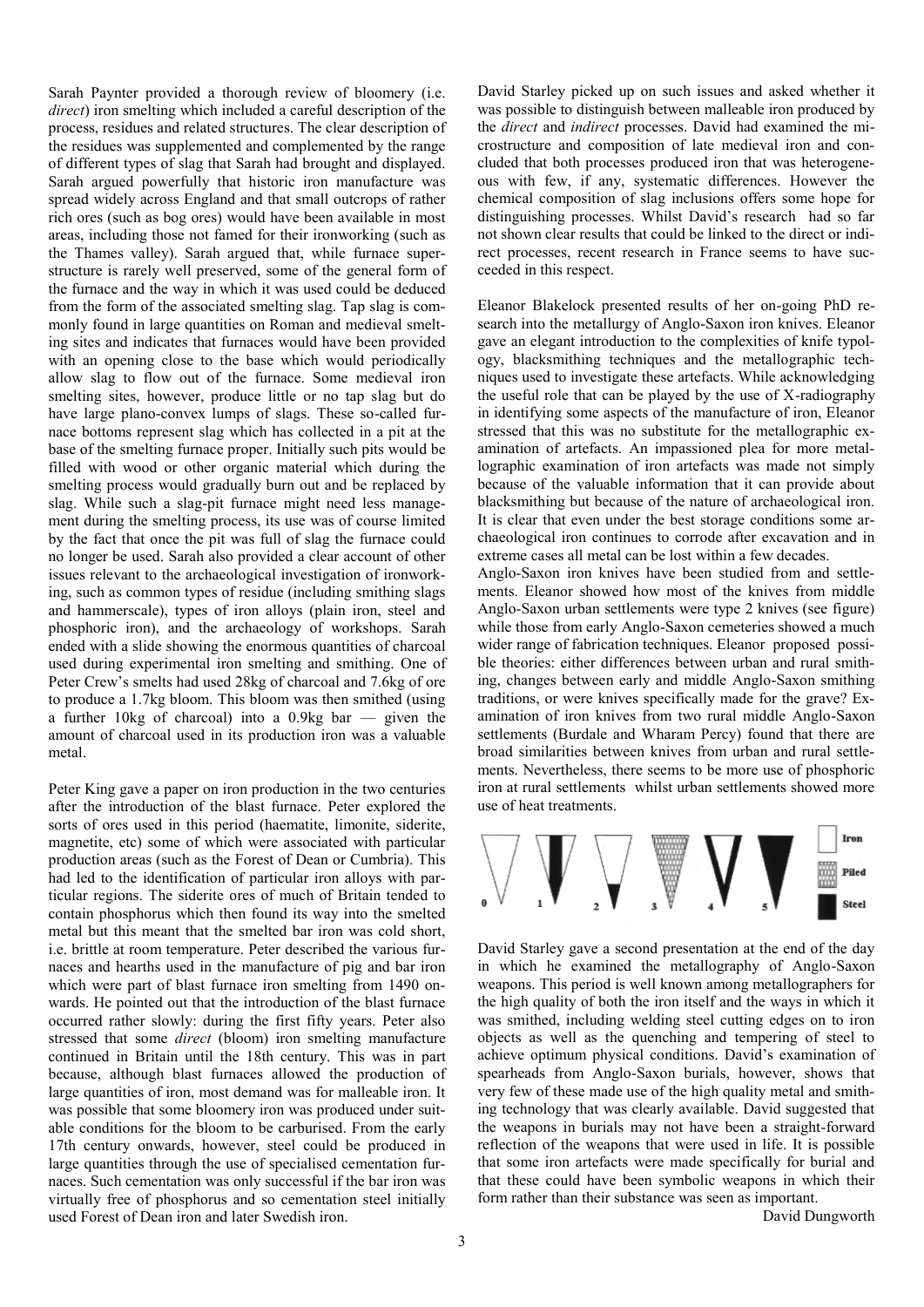#### **BUMA VII**

#### *Conference Review: Bangalore, 13-17th September 2009*

Hosted in East Asia since its Beijing inauguration in 1981, for 2009 the *Beginnings of the Use of Metals and Alloys* made its first visit to South Asia. From the  $13<sup>th</sup>$  to  $17<sup>th</sup>$  September, 110 delegates from 17 countries descended upon the Karnatakan capital city of Bangalore, home of the National Institute of Advanced Studies (NIAS). The BUMA VII organisers, Professor S. Ranganathan and Dr S. Srinivasan, combined efficiency and, more importantly, outstanding hospitality in their execution of an excellent conference, ably supported by the students and staff of NIAS. Not only were the participants treated to 57 oral presentations over 12 themed panels and a well-attended poster session, but we were repeatedly regaled with performances of South Indian dance and music, both exhilarating and moving. On the gastronomic front, the flow of local and regional delicacies continued unabated throughout the meeting, and was complemented by the notable produce of Karnataka's upcoming vintners.

In the BUMA spirit of international collaboration, Professor Kathryn Linduff (U Pittsburgh) opened the conference by borrowing a Chinese colleague's glasses, before delivering a review of the prehistoric metallurgical evidence in Western China, Mongolia, and Southern Siberia, and offering her latest thinking on the nuances of potential transmissions of metallurgical knowledge between prehistoric social groups in this intriguing region. Professor Jianjun Mei (USTB) and colleagues added to this debate with further data from Xinjiang Province, and the rest of the 18 strong Chinese delegation provided numerous fascinating case studies from around China. Xiuzhen Janice Li's (UCL) GIS-based technological analysis of the 40,000 bronze artefacts interred with the Terracota Warriors is providing remarkable insights in to the organisation of metallurgical production at the Qin dynasty imperial capital of Xian. Moving away from the Central Plains, research being conducted by Kunlong Chen (USTB) *et al*. on Shang metallurgy in Shaanxi Province is revealing significant local variation in alloy compositions and founding techniques, potentially opening a window on the nature of Shang imperial influence on its periphery. From the Chinese frontier, Yali Yun (USTB) at the Warring States copper smelting and casting site of Hejiashan in Yunnan Province and Dr Quansheng Huang (U Guangxi) at the Song Dynasty iron smelting sites of Long'an in Guangxi Province are both investigating potential technological relationships with neighbouring regions outside of China. In the interests of rewarding international discourse, I found it extremely promising that Chinese archaeometallurgists are increasingly ‗looking South' to consider trans-regional social interactions, complementing recent perspectives 'looking North' from Southeast Asianists Ciarla, Hamilton, Higham, Pigott, and White.

Being in South Asia, there were of course a large number of papers on the region's remarkable technological achievements with crucible steel, with noteworthy contributions from Dr S. Jaikishan (SLNSA Oriental Degree College) reporting a survey of dozens of crucible-rich sites around Telangana, and Dr N. V. Ravikumar (IIT, Madras) and colleagues presenting the Iron Age Karnatakan steel production site of Banahalli, and Dr Gill Juleff (U Exeter) on c. 300-1250 CE Sri Lankan production at Hattota Amune. The latest results of a multiple analytical technique approach to the composition and fabrication of the enigmatic Delhi Iron Pillar were delivered by Dr U. Kamachi Mudali, Dr Baldev Raj and colleagues from the Indira Gandhi Centre for Atomic Research. Dr Brian Gilmour (U Oxford) presented a recently re-discovered 9<sup>th</sup> century CE manuscript by the Iraqi scholar Ya'cūb al-Kindī on crucible steel recipes and, from the consumer perspective, Dr Alan Williams' (Wallace Collection) metallographic analyses of inscribed medieval swords has led him to suggest that that Viking traders may have been trading steel ingots up the Volga from the Black Sea to Sweden to produce top quality swords for the European market. The other base metals were well covered with contributions from Susan La Niece and Paul Craddock (British Museum), David Bourgarit (C2RMF), and Arun Kumar Biswas (Kolkata) on zinc, and Prabhakar Upadhyay (Banaras Hindu University) who is reappraising the potential for ancient South Asian tin producers. Precious metals were covered by Alessandra Giumia -Mair (AGM Archeoanalisi) with a study of a Hunnic gold assemblage from Hungary, and A.E. Geçkinli (Istanbul Technical University) presenting research on Sardis' famous gold source, the Pactolus River. There were also very promising bronzebased programmes of archaeometallurgical research from Brett Hoffman (U Wisconsin-Madison) at Harappa, Pakistan, Erez Ben-Yosef (U Cal San Diego) at Feinan, Jordan, and Brice Vincent (Paris III, Sorbonne Nouvelle) from the collections of the Phnom Penh National Museum in Cambodia. It should also be recorded that in his ongoing attempt to reconstruct Egyptian Old Kingdom copper-base founding techniques, Professor Christopher Davey (La Trobe) publicly promised to pick up his hot experimental crucibles with only clay pads to protect his hands - we await the images with macabre anticipation. If Professor Maddin had the honour of being the senior delegate, the junior role went to Joana Pereira, 6 month old daughter of Maria João Furtado (Instituto Technológico e Nuclear de Portugal) who presented a technological analysis of late Imperial Chinese brass coins.

Dr Xander Veldhuijzen presented the latest evidence from Tell Hammeh, Jordan, with an iron smelting furnace excavated this summer and dated to 930 CalBC – making it both the earliest and first ferrous primary production installation in the Near East. However, my personal highlight of BUMA VII had to be Dr Nils Anfinset's (U Bergen) presentation of traditional copper sulphide mining, smelting, and icon casting in Nepal. Not only has Dr Anfinset recorded a highly detailed and near complete *chaïne operatoire* of a socially and technically highly complex metallurgical tradition, he has also provided one of the vanishingly rare non-ferrous ethnoarchaeological case studies. Dr Anfinset intends to return to the field and it will be fascinating to discover whether the Nepalese technological tradition has any significant time depth or if it is a relatively modern economic response.

During the closing session we witnessed the BUMA chairmanship pass after 28 years of service from co-founders Professor Robert Maddin (U Penn) and Professor Tsun Ko (USTB, who unfortunately was unable to join us) to Professor Mei Jianjun and Professor Thilo Rehren. As many of the delegates departed for a tour of nearby Mysore, the exhaustive efforts of Professor Ranganathan and Dr Srinivasan were realised in full and BUMA VII can be considered a huge success. BUMA VIII is scheduled for 2013 in Japan under the direction of Professor Kazuhiro Nagata (Inst. of Tech., Tokyo).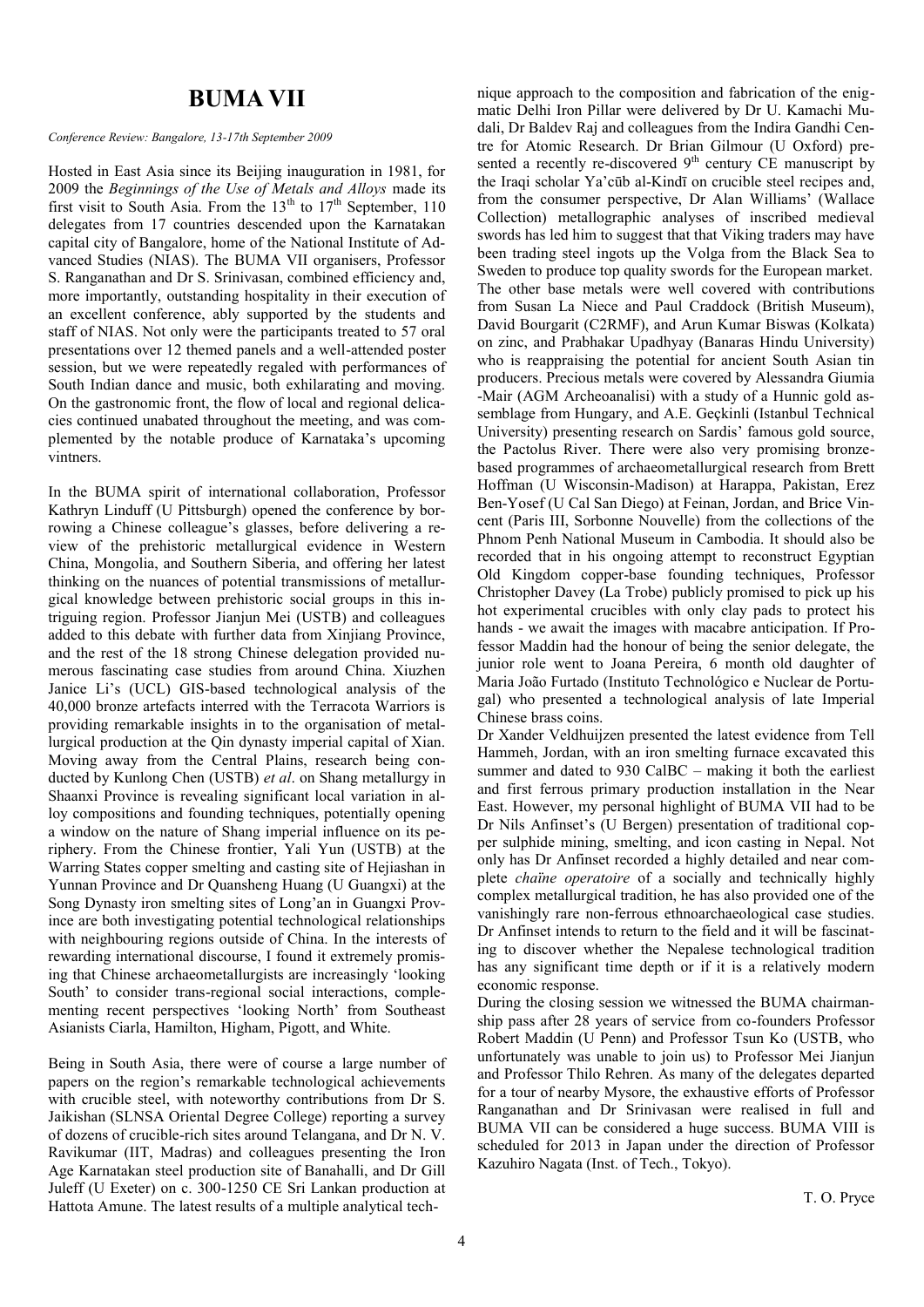### **Finding the Familiar**

Dealing with artefacts of the Modern Age

#### *Workshop Report: Sheffield, 9th May 2009*

The United Kingdom-based Finds Research Group (FRG) held a workshop entitled "Finding the Familiar: Dealing with artefacts of the Modern Age." The workshop was intended to provide British researchers with an introduction to the material culture of the more recent past, particularly those of the 19th and early 20th centuries. While artefacts of the last couple of centuries have not traditionally been a focus for analysis in the United Kingdom, the growing quantities of material culture being excavated and kept – particularly from urban sites – as a result of developer-funded archaeology are increasingly forcing British archaeologists to pay closer attention to the period. The workshop was organized by Claire Coulter of ARCUS, and was attended by people from a broad spectrum of archaeological and historical interests, including field archaeologists, buildings archaeologists, collectors, post-excavation managers, and museum professionals. The wide range of attendees was encouraging and highlighted the interest in modern archaeological research.

The first part of the day consisted of a number of short, thought-provoking presentations. The first presentation was given by Dr. Alasdair Brooks of Leicester University. Alasdair used a case study on 18th- and 19th-century pottery recovered from Huntingdon, Cambridgeshire to highlight the fact that there is a large gap in the knowledge of material culture of this date in British archaeology compared to Australia and North America, something which he noted was ironic given that much of this material culture was actually manufactured in the United Kingdom.

This gap in knowledge was again highlighted by Linzi Harvey, of ARCUS, and Marit Gaimster, of Pre-Construct Archaeology. Both spoke from the point of view of commercial postexcavation and highlighted the fact that there are many types of more modern artefacts that British researchers sometimes struggle to recognize. Due to the lack of British-focused archaeological publications for this type of artifact, we often have to look toward the internet for the websites of amateur enthusiasts. Marit backed up this point by discussing case studies from recent excavations of modern sites in London. As sites of a later date are being excavated more often due to redevelopment of industrial areas, there is a need to better understand the artifacts for the interpretation of the sites.

Lance Mytton provided an informative talk on the history of British bottle manufacture from a collector's perspective. Eddie Birch of the Historical Metallurgical Society introduced the workshop to the United Kingdom's National Slag Collection, and made it known that the collection has recently undergone some redevelopment. The collection holds samples from over 200 sites; these are available by appointment for those wishing to undertake metallurgical analysis of industrial residues. Joan Unwin, archivist for the Company of Cutlers in Hallamshire, discussed the use of bone in Sheffield's oncethriving cutlery industry. Oliver Jessop, also of ARCUS, used a talk on paper archives to highlight the problem of archive storage and curation in commercial archaeology. Pauline Webb of the Science and Industry Museum, Manchester, spoke from the point of view of museums that specialize in material from the modern period and their importance in understanding a local past.

The final session of the day featured a discussion chaired by Sarah May of English Heritage, in which those present discussed the possibilities of setting up a British research group for the material culture of the modern period. During this talk, it became clear that a research group encompassing all aspects of modern archaeology – buildings, finds, and technology – was needed due to the increasing number of excavations and surveys focussing on the more recent past. It was suggested that a list be made up of groups and individuals with relevant specialisms, so that they can be contacted as a point of reference, and the development of an online forum for this purpose was proposed. It was largely agreed that, in the first instance, the new group should be developed under the auspices of the already-established FRG to prevent disciplinary fragmentation and to help sustain membership of and interest in the group. A small core working group has been created to look at the practicalities of developing such a research group in conjunction with the FRG.

For more information on the new research group (which still lacks a name), please contact Claire Coulter, Julie Cassidy <JuCassidy@northamptonshire.gov.uk> or Alasdair Brooks  $\langle$ amb72@le.ac.uk $\rangle$ 

Julie Cassidy

# **Rehabilitating Artefact Studies**

Ten years ago when Gill Chitty reported to EH on the state of artefact studies she noted that *"A shortage of trained specialist professionals and a serious loss to research scholarship is being anticipated",* five years later Colin Haselgrove writing for the Iron Age research seminar stated that *"the*  supply of future specialists is a major problem" since *"Material culture no longer figures strongly in undergraduate teaching and there are few MA courses in artefact studies.".* It must then come as good news for the community that after more than two decades of landscape-based studies dominating archaeological research agendas there seems to be increasing evidence for the academic community rehabilitating artefact studies. Whilst some institutions, notably London and Sheffield have always maintained a commitment to material culture studies, there are many more departments now convening research groups and providing postgraduate courses in this area. Recently Leicester University has teamed up with Exeter and Glasgow to launch the Tracing Networks project which investigates Craft Traditions in the Ancient Mediterranean and Beyond. Newcastle University has also opened The Centre for Interdisciplinary Artefact Studies which aims to develop existing programmes and the construction of specialised new offerings, in high demand lowsupply fields, such as ceramic petrology. Although such initiatives must be considered positive it remains to be seen how commercial archaeology will fare in this area in light of the drastic loss of skilled staff over the last year as many units have closed because of the halt in construction projects. The drastic downturn in commercial work has resulted in ARCUS (The University of Sheffield's Unit) closing, a unit which has been instrumental in developing methods for the evaluation and excavation of the historic metal industries.

Roger Doonan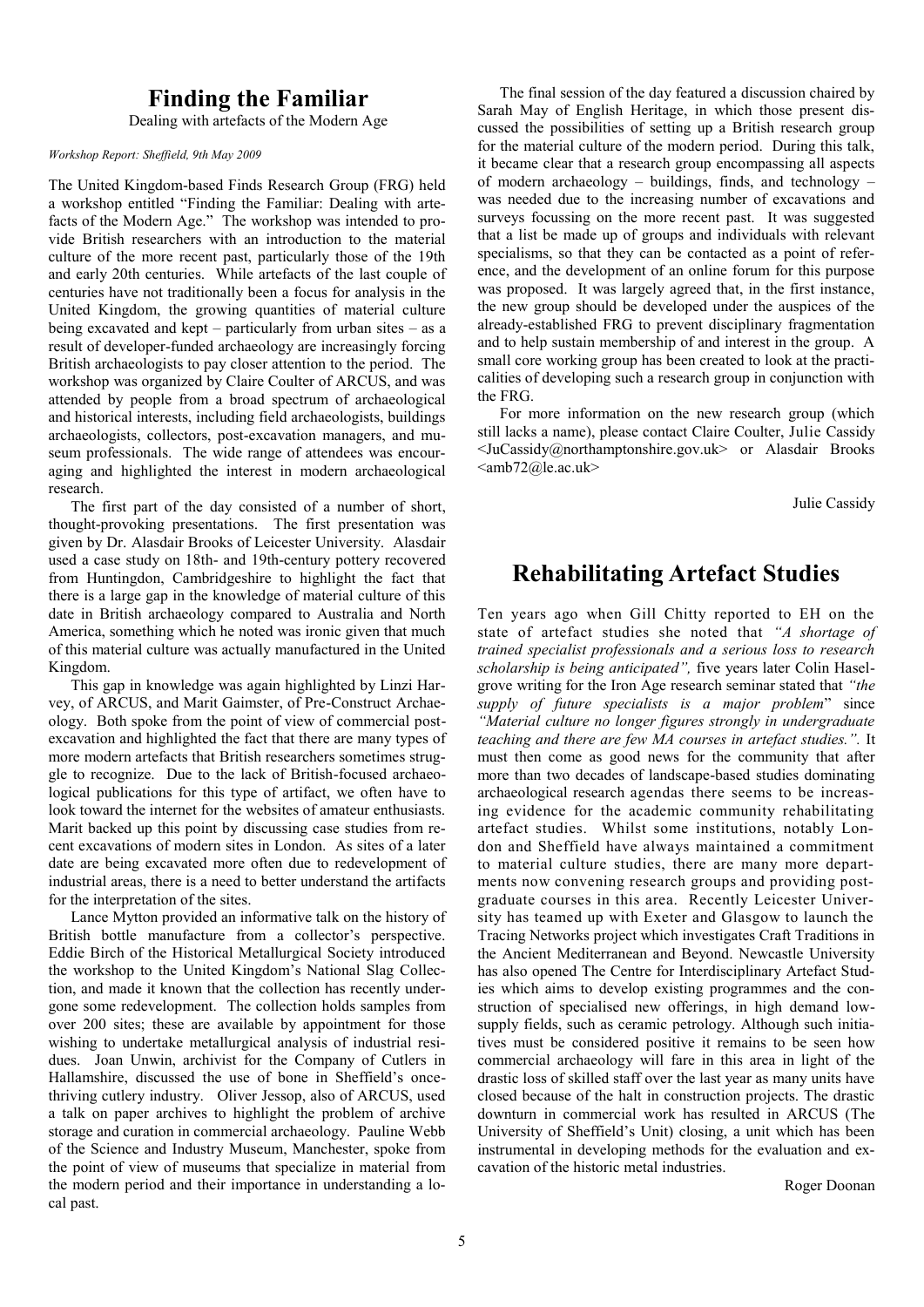### **"Eastern Mediterranean Metallurgy and Metalwork in the Second Millennium BC" A conference in honour of James D. Muhly**

*Conference Review: Archaeological Research Unit, University of Cyprus Nicosia, 10th-11th October 2009.* 



*Prof Muhly with an ingot of Cypriot copper presented to him at the conference.*

Last month saw a weekend conference to celebrate the Prof James Muhly honorary doctorate by the University of Cyprus. Prof Muhly's role in the understanding of ancient metallurgy in the Aegean and Eastern Mediterranean has been immense and the conference proved to be an appropriate acknowledgment of his contribution to this field. In his acceptance speech Prof Muhly drew the audiences attention to his scholarly hero, Eratosthenes. We were told that Eratosthenes excelled in no particular area, although the librarian of Alexandria and despite having calculated the perimeter of the earth to within 1%, he was considered second best at many things and often scorned by later writers. However, Prof Muhly emphasised that for him, the great thing about Eratosthenes was that he had a wide command of many subjects, something we lack in today's world of specialisation. The introduction of such a scholarly figure soon proved to have been perfectly judged as many of the best papers presented were the ones where speakers had attempted to develop ideas well beyond Archaeometallurgy.

The Saturday morning commenced with a very spritely Bob Maddin reflecting on his and Prof Muhly's time together on various projects. The theme which emerged was that of two enthusiastic scholars who travelled throughout the Mediterranean in their investigation of early metals and whilst they defined new research programmes they seemed to have consumed a pleasing amount of good food and wine! The first formal paper presented was by Geologist George Constantinou who provided a very useful geological context for the subsequent papers. This was followed by Bernie Knapp who reviewed the variety of archaeological and archaeometallurgical evidence and identified the key issues which remain to be resolved in LBA studies of the region. The first site specific paper was given by Maria Belgiorno who presented the evidence from Pyrgos/Mavrorachi. This remarkable site has beautifully preserved evidence for a range of industries including copper production. However, a clear model for production did not emerge from the presentation and the contentious claim made that copper was smelted using olive oil as a fuel. This aspect is sure to

stimulate much heated debate in the future. Papers from Alison South and Gerald Cadogan et al. maintained a Cypriot theme and discussed the nearby sites of Maroni-Vournes and Kalavassos. What is clear about the evidence from these sites is that copper smelting does not seem to have been carried out at a particularly intense scale. It certainly contrasts sharply with the smelting workshop at Politiko excavated by Lina Kassianidou. It is possible that different scales of production were practiced across Cyprus with Cadogan et al. suggesting that metallurgy at Maroni-Vournes seems to have been performed with a complete disregard for economic rationality.

Noel Gale presented his latest thoughts on the lead isotope

analyses of copper Oxhide ingots. In defending the ability of LIA to discriminate different copper deposits he highlighted the curious situation where artefacts seem to derive from a range of Cypriot deposits yet ox-hide ingots from post 1400BC contexts seem to come almost exclusively from one mine, Apliki in the Northern Troodos. Conference organiser, Lina Kassianidou, continued the session with a detailed discussion of the early metalworking evidence from Enkomi. The results suggested that in the earlier phases metallurgy was centred on refining and casting. The afternoon session was concluded with talks by Phil Betancourt who examined the metal-based relations between Crete and Cyprus and Nota Dimopoulou who examined the extensive evidence for bronze smithing at Poros, the harbour town to Knossos.

Sunday morning began with Fulvia Lo Schiavo presenting her all but published volume on Oxhide ingots and demonstrating the utility of an ingot database that will be available online. Anthony Harding began the discussions beyond the Mediterranean with a review of the Cypriot artefacts which have been discovered in NW Europe. Whilst many of these artefacts have often been ignored he was keen to indicate that many do appear to be the result of extensive exchange networks. Aslihan Yener updated the conference on excavations at Tell Atchana and situated these preliminary results within a trans-regional context. It was clear that this project will provide significant insights in the years ahead into resource perception and exploitation across the region. Edgar Pusch presented evidence for industrial scale melting batteries from Pi-ramesse, Egypt which form part of a high temperature workshop complex which extends over approximately 30,000sqm. The conference was concluded by two excellent papers which further moved the subject of debate through time and space with Vince Piggott discussing transmission models for metallurgy in SE Asia (another interest of Prof Muhly in light of tin metallurgy) and finally Xander Veldhuijzen who discussed the coming of Iron based on recent work at Tell Hammeh in Jordan which has provided actual production evidence dating to 930CalBC.

The conference was remarkable for the wide ranging implications of the papers and the efforts which the speakers had expended in ensuring a rewarding experience for all. At such an event it would have been easy for most scholars to have presented solid but unremarkable papers. The opposite was true, the combination of work in progress coupled with daring interpretations gave the conference a dynamic atmosphere. It was no doubt a recognition amongst the delegates that Prof James Muhly is a special kind of scholar and rightfully deserving of such efforts. Whilst the subject of the conference was "Eastern Mediterranean Metallurgy and Metalwork in the Second Millennium BC" it could not be considered relevant only for the specialist. The far reaching implications of Archaeometallurgy for Mediterranean archaeology were something that I feel Eratosthenes would have been proud.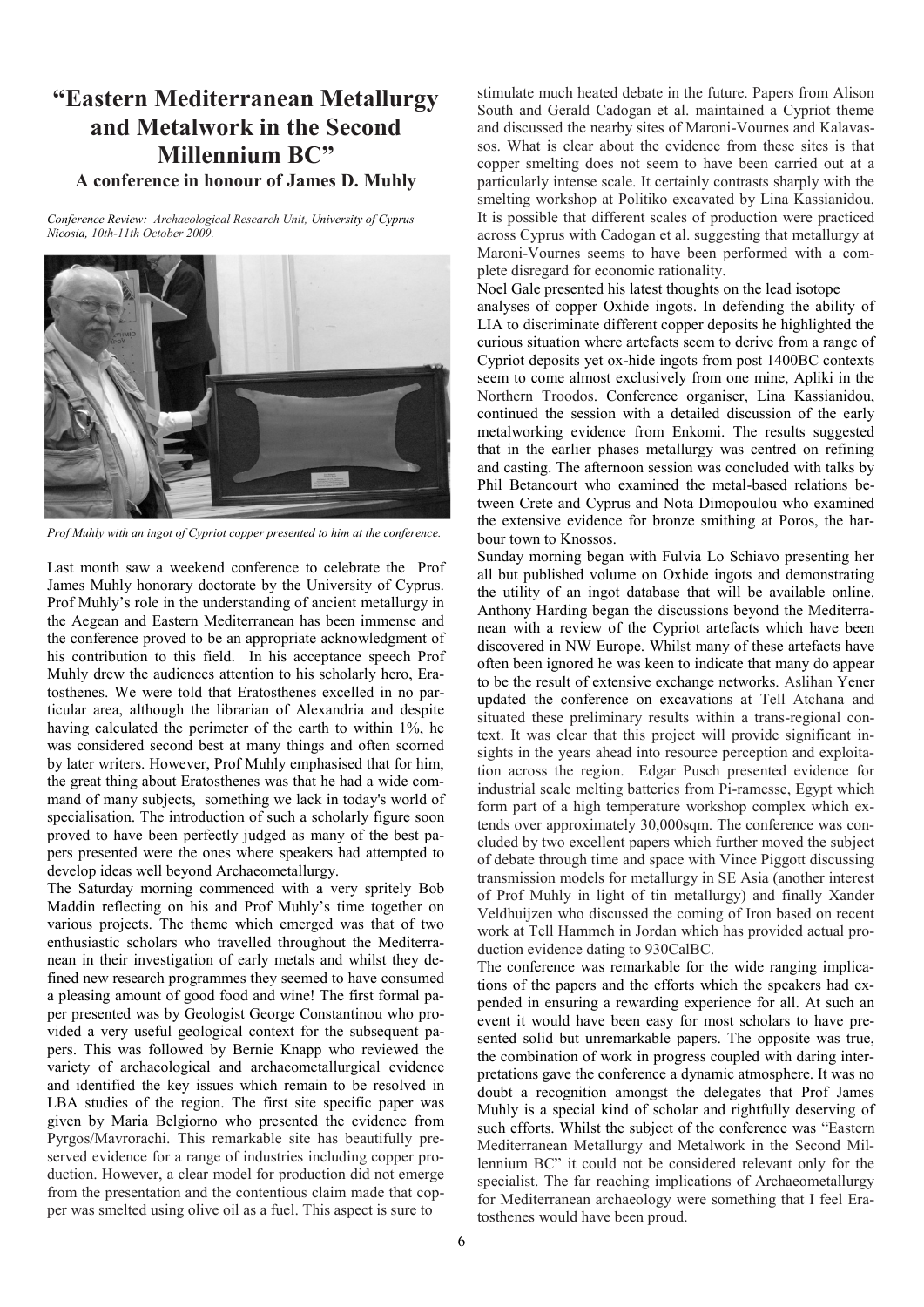#### **In the news**

### **Rare Forge**

**A 19th Century wheelwright and blacksmith's workshop which won a BBC restoration show has secured planning permission.** Chedham's Yard, which won Restoration Village in 2006, is due to become a visitor and education centre in 2010 at the site in Wellesbourne, Warwickshire. Work will cost more than £1m, with 75% of the money coming from the Heritage Lottery Fund.

The forge closed in 1965 and remarkably has been owned and run by seven generations of the Chedham family.The site is due to open in the half-term holiday in October 2010 and is expected to be fully open in the spring of 2011. The yard is an "outstanding example of traditional working methods and tools", according to the parish council, which owns the site. The existing three buildings will have "minimal restoration" and another small building will be built.

See http://www.chedhamsyard.org.uk for more details

## **Metal detecting**

**Some stunning metal detector finds have made the headlines in the last few months.** The first, a significant Anglo-Saxon hoard from Staffordshire comprised almost 1800 artefacts including a cheek flap from a helmet, dozens of pommels and hilt decorations from swords, and a cryptic inscription from the Bible on a strip of gold. Whilst the number and range of objects was stunning the sheer quantity of precious metal amazed museum staff, some 5kg of Gold was accompanied by 2.5kg of Silver. The role of metal detecting has been acknowledged by experts who have stated that this particular hoard is likely to "rewrite the history of Anglo-Saxon Britain". The finding of the Staffordshire hoard is one in the line of many for metal detectorists, since 1988 well over two-thirds of all Anglo-Saxon, medieval and post-medieval metal artefacts seen by the British Museum through treasure trove procedures have been from metal detector finds. In regards to this hoard the treasure valuation committee has recently met and after some deliberation valued the hoard at £3.3M.

The second hoard to make the headlines was found near Sterling in Scotland. The discovery was made by a novice detectorist on his first outing! This find was made up of four gold torcs. Two of the set are ribbon torcs, twisted carefully from sheet gold with flattened ends and most likely Scottish or Irish in origin. Fragments of one torc appear to be from a French-style annular torc, which would have been an enclosed circle with a hinge and catch. However the piece which has caused the most excitement is a looped terminal torc with decorative ends, made from eight golden wires which have been looped together and decorated with thin threads and chains. Preliminary assessment of the hoard suggests that it dates to between 300 and 100 BC. The find was reported to the Museum of Scotland and the museum's principal Iron Age and Roman curator, Dr Fraser Hunter, was one of the first on the scene. An excavation of the area surrounding the location where the cache was found discovered remnants of a wooden roundhouse, suggesting the possibility that the artefacts may well have been associated

with an undisturbed archaeological context. It is likely that they were either buried for safekeeping, or part of a votive offering. Like the Staffordshire hoard the importance of this find has been emphasised by museum experts, 'This will revolutionise the way Scotland's ancient inhabitants are viewed - it shows they were much less isolated than previously believed.', said Dr Fraser Hunter. He added that the craftsmanship of one of the looped terminal torcs showed it was made by a smith who had learned his craft in the Mediterranean but had combined it with local style. The hoard is yet to be formally valued but is expected to be priced at around £1M.

Common to both these hoards are the rich rewards given to detectorists, the importance attached to the finds by experts and the attention given by the media to the 'reward' itself. Some archaeologists fear that we may be on the cusp of a metal detecting ‗craze' which could increase illegal detecting and night hawking. Already in the run-up to Christmas, some High Street retailers, such as Maplin, have even placed enticing displays of coins, brooches and other finds next to their detectors. Whilst this might be good for business it has irked some archaeologists. One Sheffield-based archaeologist who was recently made redundant said "I've worked for a pittance for years and now I find myself unemployed. Seeing metal-detectorists cleanup like this makes you want to join them but something about it feels wrong. Being a keen football fan I pay for my hobby to be policed yet they pay nothing and reap big rewards". The distribution of funds does seem to be skewed in favour of the finders with no responsibility for dealing with the aftermath of the discoveries. After the discovery of a rare hoard of prehistoric bronze axeheads in Cornwall, the finders and landowner received £8,500 under the Treasure Act. But money for writing up the excavation, and for analysis and display of the hoard, is still being sought. Jane Marley says there is a need for "a grant fund for the conservation, analysis and publication of treasure finds".

In light of the current interest in metal detecting it is particularly timely that the BBC have screened an episode of Inside Out which profiles the life of Night hawkers. It is good to see the BBC addressing these significant yet often unacknowledged problems with our national heritage. Some detectorists are becoming more strategic and determined to locate significant deposits. There are reports of University Archaeology departments admitting students keen on honing their archaeological skills to improve their detecting and some departments have already developed protocols for archaeology students who ‗happen' to be metal detectorists. In addition to the prospect of a metal-detecting craze and the ever-present issue of nighthawks, there are now even private companies who are offering metal detecting "vacations" to overseas guests. Whilst such activities are undertaken within the remit of the law they are unlikely to result in the reporting of all finds and there is a real sense of a limited resource being over-exploited. The relationship between archaeology and metal detectorists has been characterised by tension and often a reticence to speak out amongst archaeologists for fear of litigation by the detecting community. The recent headline making cases and the growing concern amongst the archaeological community might suggest a review of the practice is timely. Many in the archaeological community feel that if metal detecting has come of age and wishes to be considered a serious hobby they it must be seen to account for itself financially as well as ethically.